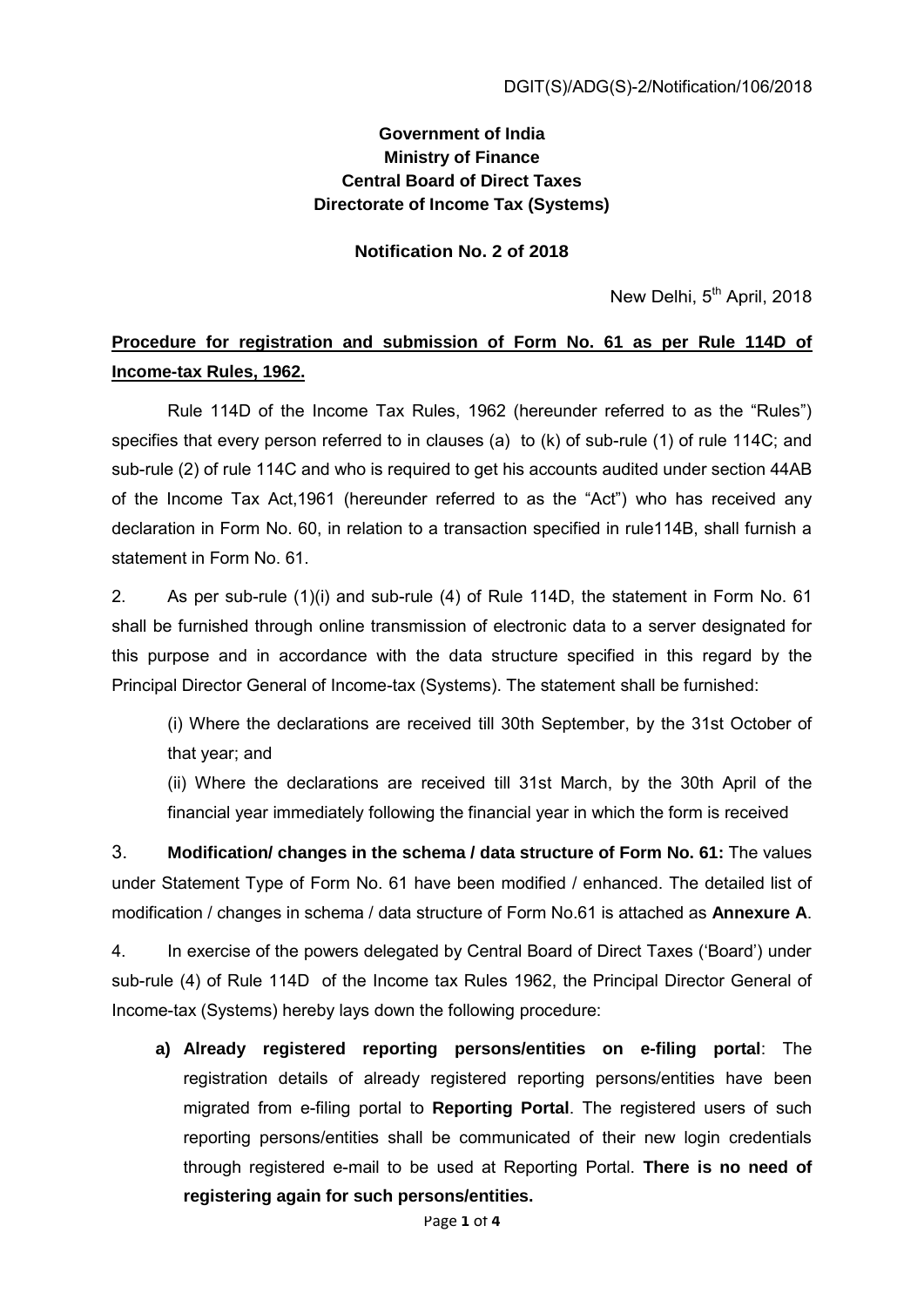- b) **New Registration, Generation of Income Tax Department Reporting Entity Identification Number (ITDREIN):**The reporting person/entity is required to get registered with the Income Tax Department by logging in to the e-filing website [\(https://incometaxindiaefiling.gov.in/\)](https://incometaxindiaefiling.gov.in/) with the log in ID used for the purpose of filing the Income Tax Return of the reporting person/entity. The reporting person/entity needs to click on "Reporting Portal" link under "My Account" tab at e-filing portal to access 'Reporting Portal' for first time registration. The reporting person/entity will mandatorily be required to enter the details of form type, category and address of reporting person/entity along with details of Principal Officer. On successful submission, the ITDREIN is generated and the Principal Officer will receive a confirmation e-mail on his/her registered e-mail address and SMS at his/her registered mobile number. There will be no option to de-activate ITDREIN, once it is generated.
- c) **Submission of Form No. 61:** Every reporting person/entity is required to submit the Statement in Form No. 61. The prescribed schema, Report Generation and Validation Utility for Form No. 61 and Generic Submission Utility can be downloaded from the Reporting Portal under "Resources" tab. The prepared Statement to be filed is required to be digitally signed by and uploaded at the Reporting Portal or through Generic Submission Utility through the login credentials (PAN and password) of the Principal Officer.
- d) **Submission of correction statement:** In case, the reporting person/entity comes to know or discovers any inaccuracy in the information provided in the statement or the defects have been communicated to the reporting person/entity through Data Quality Report (DQR) after submission of Statement, itis required to remove the defects by submitting a correction statement. The number of "Reports Requiring Correction (RRC)" will be visible against the original statement on Reporting Portal under the 'Statement Pending for Correction' tab. The user can download the DQR file from the DQR column under 'Statements Pending for Correction' Tab of Reporting Portal, which can then be opened on the Report Generation utility to find and fix the errors. The reporting person/entity needs to rectify all the defects till the number of "Reports Requiring Correction (RRC) becomes zero within the specified period.
- e) **Deletion of Submitted Reports in a statement:** In case, the reporting person/entity wishes to delete the inadvertently filed reports within a statement, it can choose the statement type as "Deletion Statement" and file all such reports within a single statement to be deleted with exact previously filed values against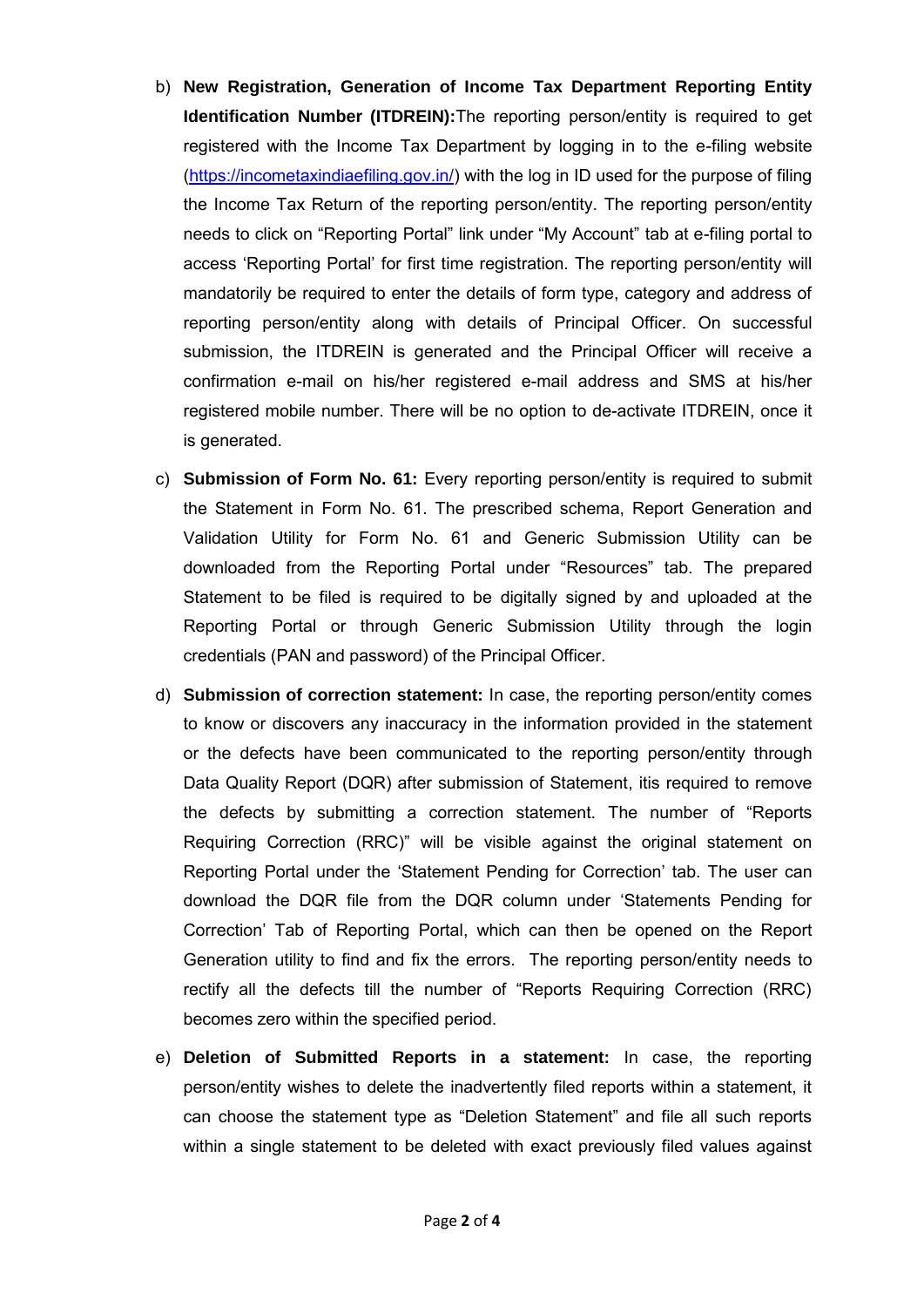within a single statement to be deleted with exact previously filed values against each field. The manner of filing Deletion Statement shall be similar to submission. of correction statement.

- f) Modification/ changes in the schema / data structure of Form No. 61: The values under Statement Type of Form No. 61 have been modified / enhanced. The detailed list of modification / changes in schema / data structure of the Form No.61 is attached as Annexure A.
- g) Security, archival and retrieval policies: The reporting person/entity is required to document and implement appropriate information security policies and procedures with clearly defined roles and responsibilities to ensure security of submitted information and related information/documents. The reporting person/entity is also required to document and implement appropriate archival and retrieval policies and procedures with clearly defined roles and responsibilities to ensure that submitted information and related information/documents are available promptly to the competent authorities.
- h) This notification shall come into effect from 09" of April, 2018.

(Harish Kumar)

Pr. DGIT (Systems), CBDT

## Enclosure:

Annexure A: Modification / Changes in schema / data structure of Form No. 61

Copy to:

- 1. PPS to the Chairman and Members, CBDT, North Block, New Delhi.
- 2. All Pr. Chief Commissioners/ Pr. Director Generals of Income Tax and all Chief Commissioners/ Director Generals of Income Tax - with a request to circulate amongst all officers in their regions/ charges.
- 3. JS (TPL)-1 &2/ Media coordination and Official spokesperson of CBDT
- 4. DIT (IT)/ DIT (Audit)/ DIT (Vig.)/ ADG (Systems) 1, 2, 3, 4, 5 / CIT (CPC-TDS)/ DIT (CPC) Bengaluru.
- 5. ADG (PR, PP&OL) with a request for advertisement campaign for the Notification.
- 6. TPL and ITA Divisions of CBDT.
- 7. The Institute of Chartered Accountants of India, IP Estate, New Delhi.
- 8. Web Manager, "incometaxindia.gov.in" for hosting on the website.
- 9. Database cell for uploading on www.irsofficersonline gov.in and in DGIT (S) Corner.
- 10. ITBA publisher for uploading on ITBA portal.

Imper

(Sanjeey Singh) ADG(Systems)-2 CBDT